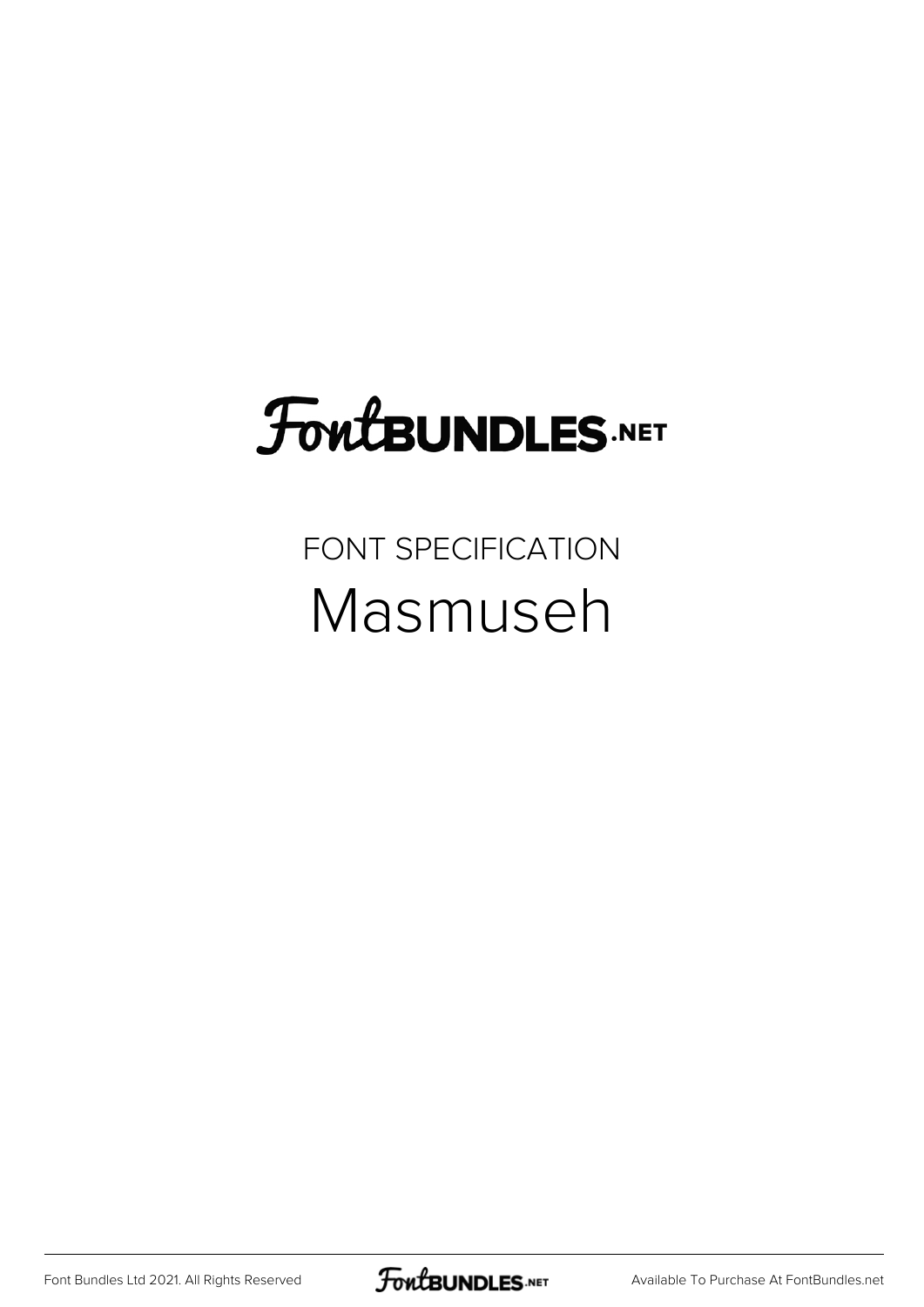#### Masmuseh - Regular

**Uppercase Characters** 

### ABCDEFGHIJKLMNOPQR5TLI **VLIX4Z**

**Lowercase Characters** 

#### abcdefghijhlmnopgrstuvwxyz

**Numbers** 

#### 0123456789

Punctuation and Symbols



All Other Glyphs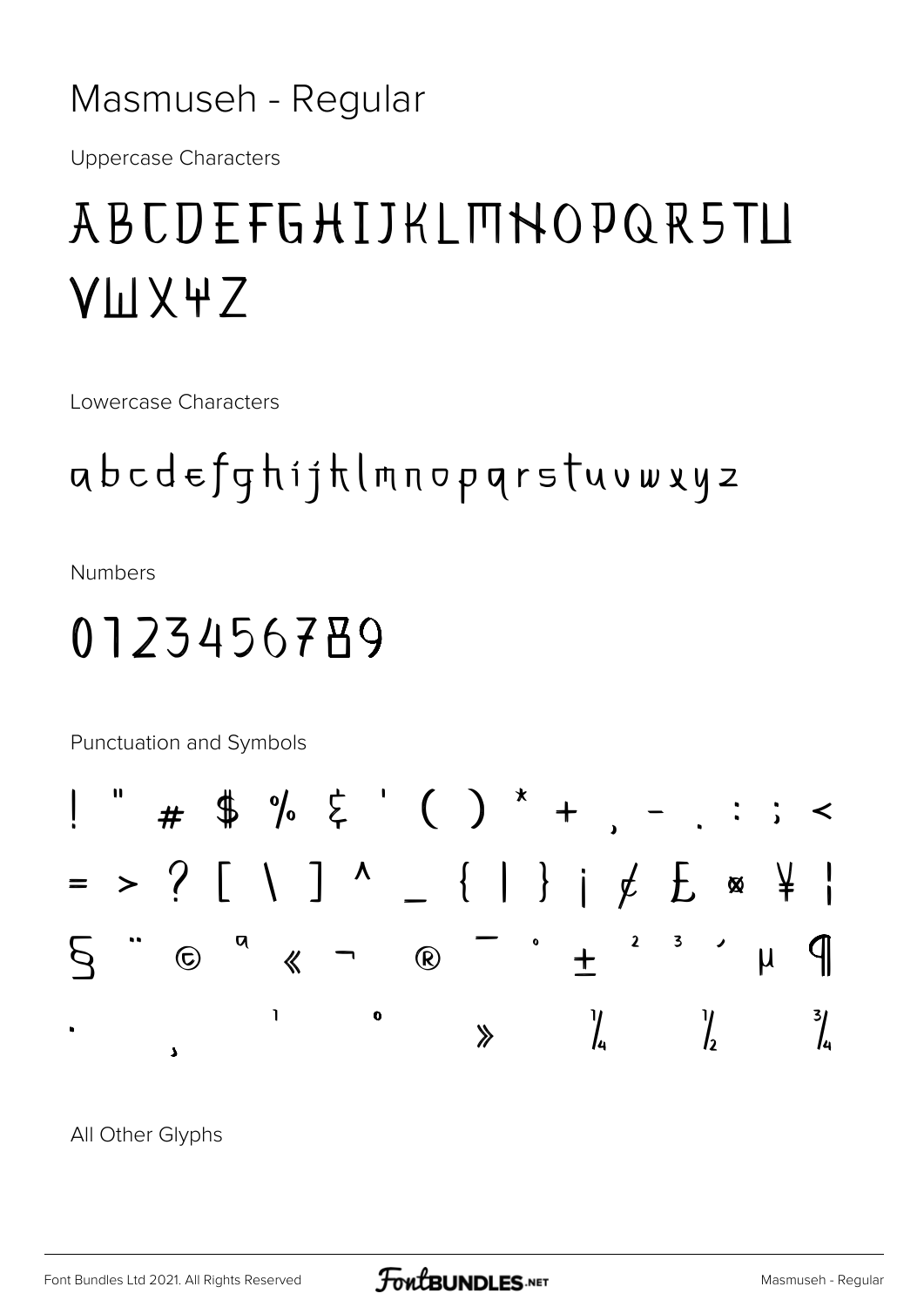# À Á Â Ã Ä Å Æ Ç È É Ê Ë Ì Í Î Ï Ð Ñ Ò Ó Ô Õ Ö × Ø Ù Ú  $\hat{H}$   $\hat{H}$   $\hat{P}$   $\hat{B}$  à á â ã  $\ddot{\theta}$  å æ ç è é  $\acute{\epsilon}$  ë  $\dot{\bar{\theta}}$ í î ï ð ñ ò ó ô õ ö ÷ ø ù ú û ü ý þ